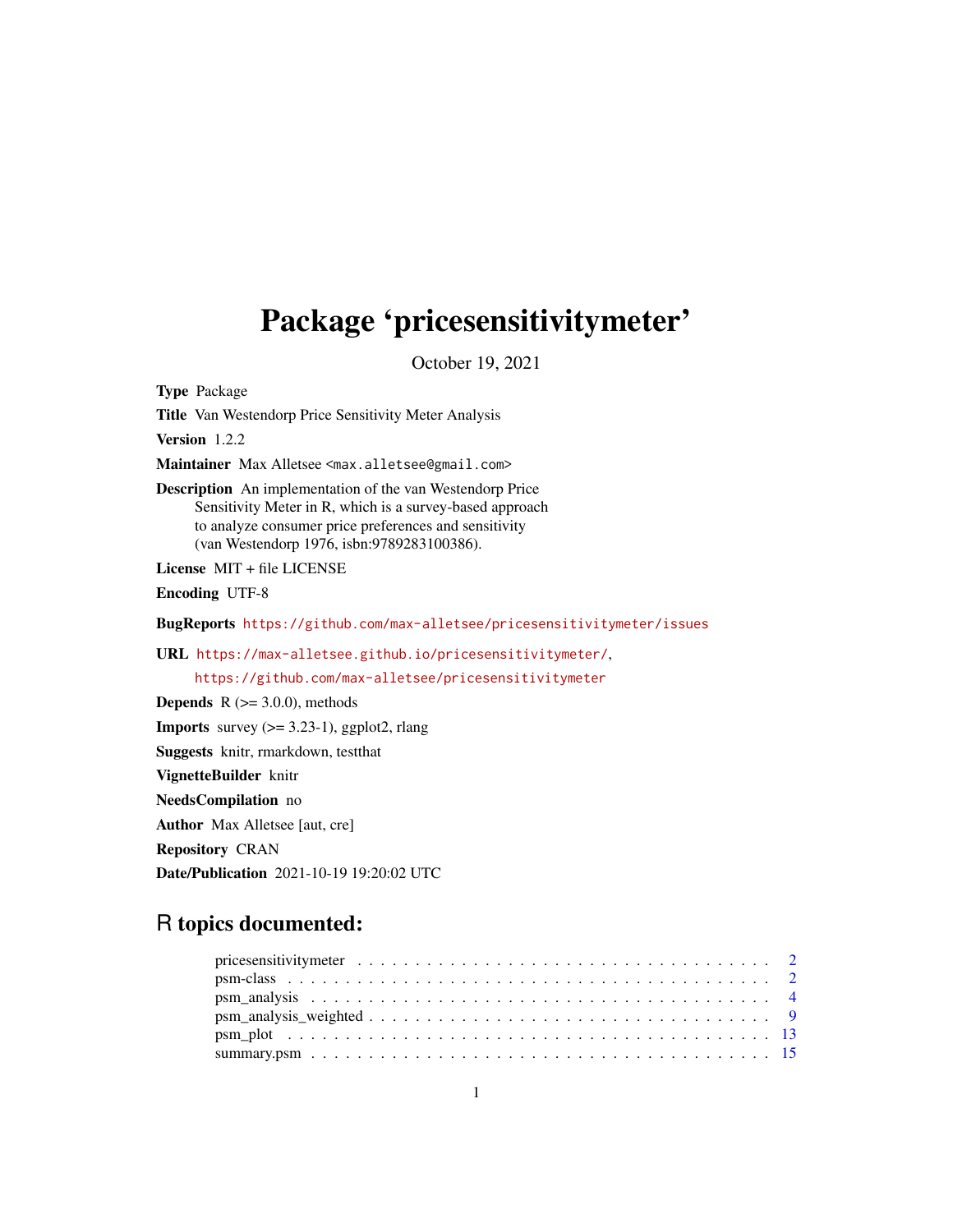#### <span id="page-1-0"></span>**Index** [17](#page-16-0)

pricesensitivitymeter *Consumer Price Preferences and Price Sensitivity Analysis*

#### Description

pricensitivitymeter is an implementation of the van Westendorp Price Sensitivity Meter method to analyze consumer price preferences and price sensitivity in R. Besides the estimation of optimal price points and price ranges, it can also model the optimal price in terms of reach or revenue (based on the so-called Newton Miller Smith extension).

To read the documentation for the function's syntax, see [psm\\_analysis](#page-3-1) and [psm\\_analysis\\_weighted](#page-8-1) (for weighted data).

# Author(s)

Max Alletsee <max.alletsee@gmail.com>

#### References

Van Westendorp, P (1976) "NSS-Price Sensitivity Meter (PSM) – A new approach to study consumer perception of price" *Proceedings of the 29th ESOMAR Congress*, 139–167. Online available at <https://www.researchworld.com/a-new-approach-to-study-consumer-perception-of-price/>.

Newton, D, Miller, J, Smith, P, (1993) "A market acceptance extension to traditional price sensitivity measurement" *Proceedings of the American Marketing Association Advanced Research Techniques Forum*.

# See Also

Useful links:

- <https://github.com/max-alletsee/pricesensitivitymeter>
- Report bugs at <https://github.com/max-alletsee/pricesensitivitymeter/issues>

psm-class *Class* "psm"

#### **Description**

Class "psm" is a class for outputs of Price Sensitivity Meter analyses as performed by the [psm\\_analysis](#page-3-1) function.

The main purpose is to create a custom summary function for objects of class "psm".

#### Objects from the Class

Objects are usually created as a result of a call of the [psm\\_analysis](#page-3-1) function.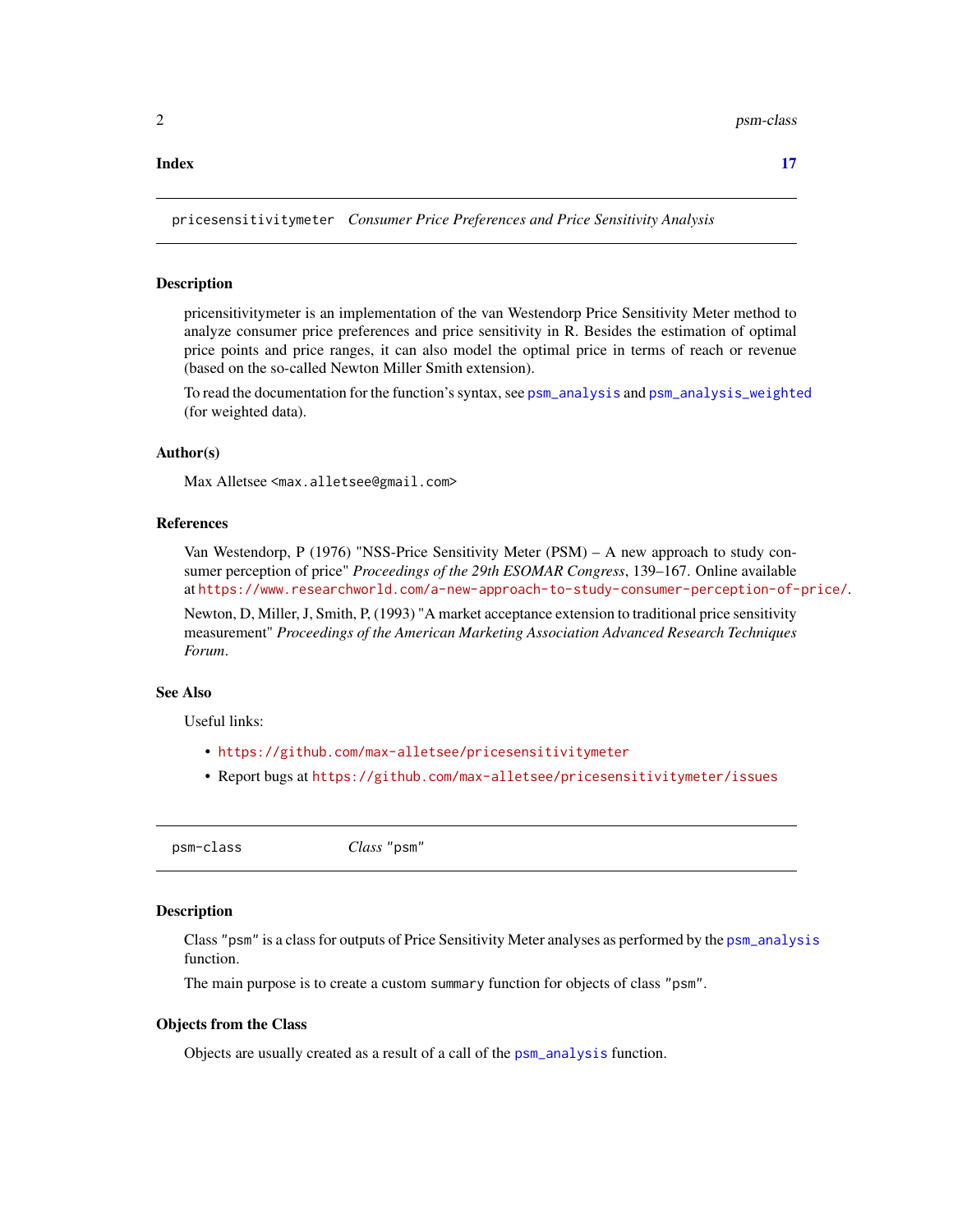#### <span id="page-2-0"></span>psm-class 3

#### **Slots**

- data\_input: Object of class "data.frame". Contains the data that was used as an input for the analysis.
- validated: Object of class "logical". Indicates whether the "validate" option of the psm\_analysis function has been used (to exclude cases with intransitive price preferences).
- invalid\_cases: Object of class "numeric". Number of cases with intransitive price preferences.
- total\_sample: Object of class "numeric". Total sample size of the input sample *before* assessing the transitivity of individual price preferences.
- data\_vanwestendorp: Object of class "data.frame". Output data of the Price Sensitivity Meter analysis. Contains the cumulative distribution functions for the four price assessments (too cheap, cheap, expensive, too expensive) for all prices as well as the inversed distributions "not cheap" and "not expensive" (that are required for the acceptable price range).
- pricerange\_lower: Object of class "numeric". Lower limit of the acceptable price range as defined by the Price Sensitivity Meter, also known as **point of marginal cheapness**: Intersection of the "too cheap" and the "not cheap" curves.
- pricerange\_upper: Object of class "numeric". Upper limit of the acceptable price range as defined by the Price Sensitivity Meter, also known as **point of marginal expensiveness**: Intersection of the "too expensive" and the "not expensive" curves.
- idp: Object of class "numeric". Indifference Price Point as defined by the Price Sensitivity Meter: Intersection of the "cheap" and the "expensive" curves.
- opp: Object of class "numeric". Optimal Price Point as defined by the Price Sensitivity Meter: Intersection of the "too cheap" and the "too expensive" curves.
- weighted: Object of class "logical". TRUE if the function has used weighted data to calulate the price points; FALSE if unweighted data has been used.
- survey\_design: Object of class "survey.design2". If weighted data has been used, the survey design object from the survey package is returned here. Please refer to the documentation in the survey package for more details.
- NMS: Object of class "logical". Indicates whether the additional analyses of the Newton Miller Smith Extension were performed.
- data\_nms: Object of class "data.frame". Output of the Newton Miller Smith extension: calibrated mean purchase probabilities for each price point.
- pi\_scale: Object of class "data.frame". Shows the values of the purchase intent variable and the corresponding calibrated purchase probabilities as defined in the function input for the Newton Miller Smith extension.
- price\_optimal\_trial: Object of class "numeric". Output of the Newton Miller Smith extension: Estimate for the price with the highest trial rate.
- price\_optimal\_revenue: Object of class "numeric". Output of the Newton Miller Smith extension: Estimate for the price with the highest revenue (based on the trial rate).

#### Methods

[summary.psm](#page-14-1)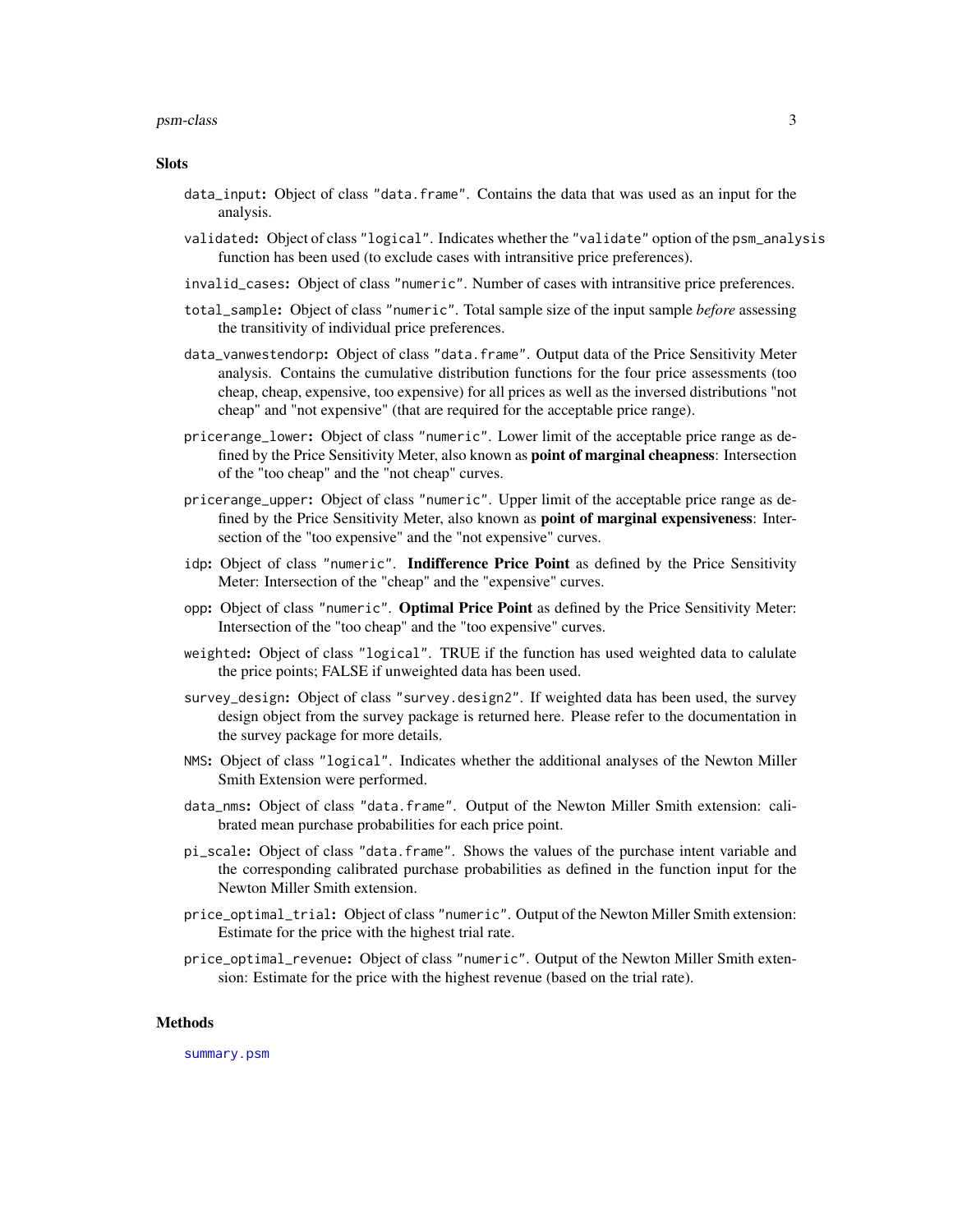<span id="page-3-0"></span>Van Westendorp, P (1976) "NSS-Price Sensitivity Meter (PSM) – A new approach to study consumer perception of price" *Proceedings of the 29th ESOMAR Congress*, 139–167. Online available at <https://www.researchworld.com/a-new-approach-to-study-consumer-perception-of-price/>.

Newton, D, Miller, J, Smith, P, (1993) "A market acceptance extension to traditional price sensitivity measurement" *Proceedings of the American Marketing Association Advanced Research Techniques Forum*.

#### See Also

To understand the main function that creates an object of class "psm", see [psm\\_analysis](#page-3-1) or [psm\\_analysis\\_weighted](#page-8-1).

To understand how the summaries of objects of class "psm" look like, see [summary.psm](#page-14-1).

For a documentation of objects of class "survey.design2", see the documentation of the survey package.

#### Examples

showClass("psm")

<span id="page-3-1"></span>

psm\_analysis *Van Westendorp Price Sensitivity Meter Analysis (PSM)*

#### Description

psm\_analysis() performs an analysis of consumer price preferences and price sensitivity known as van Westendorp Price Sensitivity Meter (PSM). It takes respondent's price preferences (from survey data) as an input and estimates acceptable price ranges and price points. For a description of the method see the *Details* section.

#### Usage

```
psm_analysis(
  toocheap, cheap, expensive, tooexpensive,
  data = NA,
  validate = TRUE,
  interpolate = FALSE,
  interpolation_steps = 0.01,
  intersection_method = "min",
  pi_cheap = NA, pi_expensive = NA,
  pi\_scale = 5:1,
  pi_{calibrated} = c(0.7, 0.5, 0.3, 0.1, 0)
```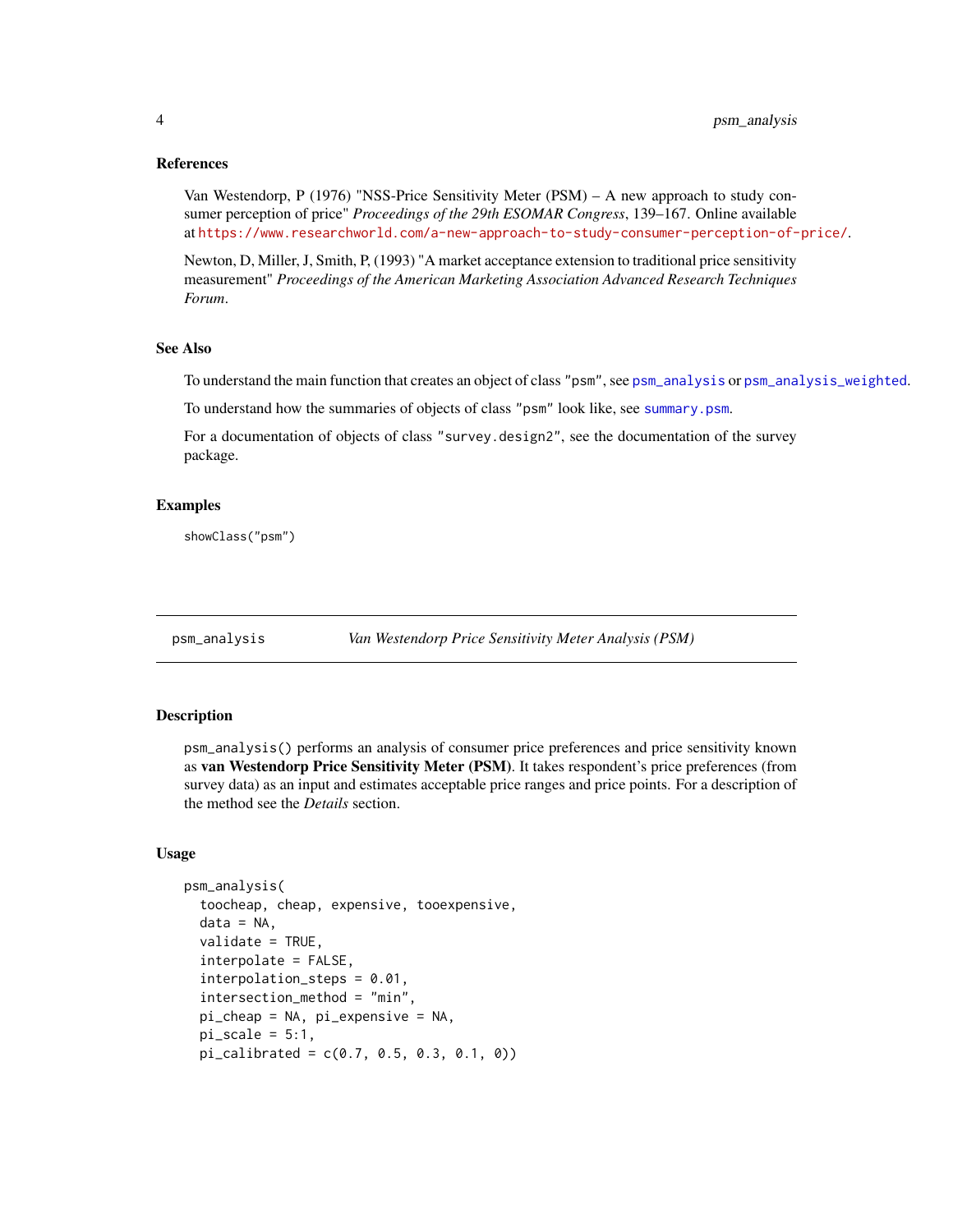#### psm\_analysis 5

#### Arguments

toocheap, cheap, expensive, tooexpensive

If a data.frame/matrix/tibble is provided in the data argument: names of the variables in the data.frame/matrix that contain the survey data on the respondents' "too cheap", "cheap", "expensive" and "too expensive" price preferences. If no data.frame/matrix/tibble is provided in the data argument: numeric vectors that directly include this information. If numeric vectors are provided, it is assumed that they are sorted by respondent ID (the preferences for respondent n are stored at the n-th position in all vectors).

If the toocheap price was not assessed, a variable/vector of NAs can be used instead. This variable/vector needs to have the same length as the other survey information. If toocheap is NA for all cases, it is possible to calculate the Point of Marginal Expensiveness and the Indifference Price Point, but it is impossible to calculate the Point of Marginal Cheapness and the Optimal Price Point.

- data data.frame, matrix or tibble that contains the function's input data. data input is not mandatory: Instead of using a data.frame/matrix/tibble as an input, it is also possible to provide the data directly as vectors in the "too cheap", "cheap", "expensive" and "too expensive" arguments.
- validate logical. should only respondents with consistent price preferences (too cheap < cheap < expensive < too expensive) be considered in the analysis?
- interpolate logical. should interpolation of the price curves be applied between the actual prices given by the respondents? If interpolation is enabled, the output appears less bumpy in regions with sparse price information. If the sample size is sufficiently large, interpolation should not be necessary.

interpolation\_steps

numeric. if interpolate is TRUE: the size of the interpolation steps. Set by default to 0.01, which should be appropriate for most goods in a price range of 0-50 USD/Euro.

#### intersection\_method

"min" (default), "max", "mean" or "median". defines the method how to determine the price points (range, indifference price, optimal price) if there are multiple possible intersections of the price curves. "min" uses the lowest possible prices, "max" uses the highest possible prices, "mean" calculates the mean among all intersections and "median" uses the median of all possible intersections

#### pi\_cheap, pi\_expensive

Only required for the Newton Miller Smith extension. If data argument is provided: names of the variables in the data.frame/matrix/tibble that contain the survey data on the respondents' purchase intent at their individual cheap/expensive price.

- pi\_scale Only required for the Newton Miller Smith extension. Scale of the purchase intent variables pi cheap and pi expensive. By default assuming a five-point scale with 5 indicating the highest purchase intent.
- pi\_calibrated Only required for the Newton Miller Smith extension. Calibrated purchase probabilities that are assumed for each value of the purchase intent scale. Must be the same order as the pi\_scale variable so that the first value of pi\_calibrated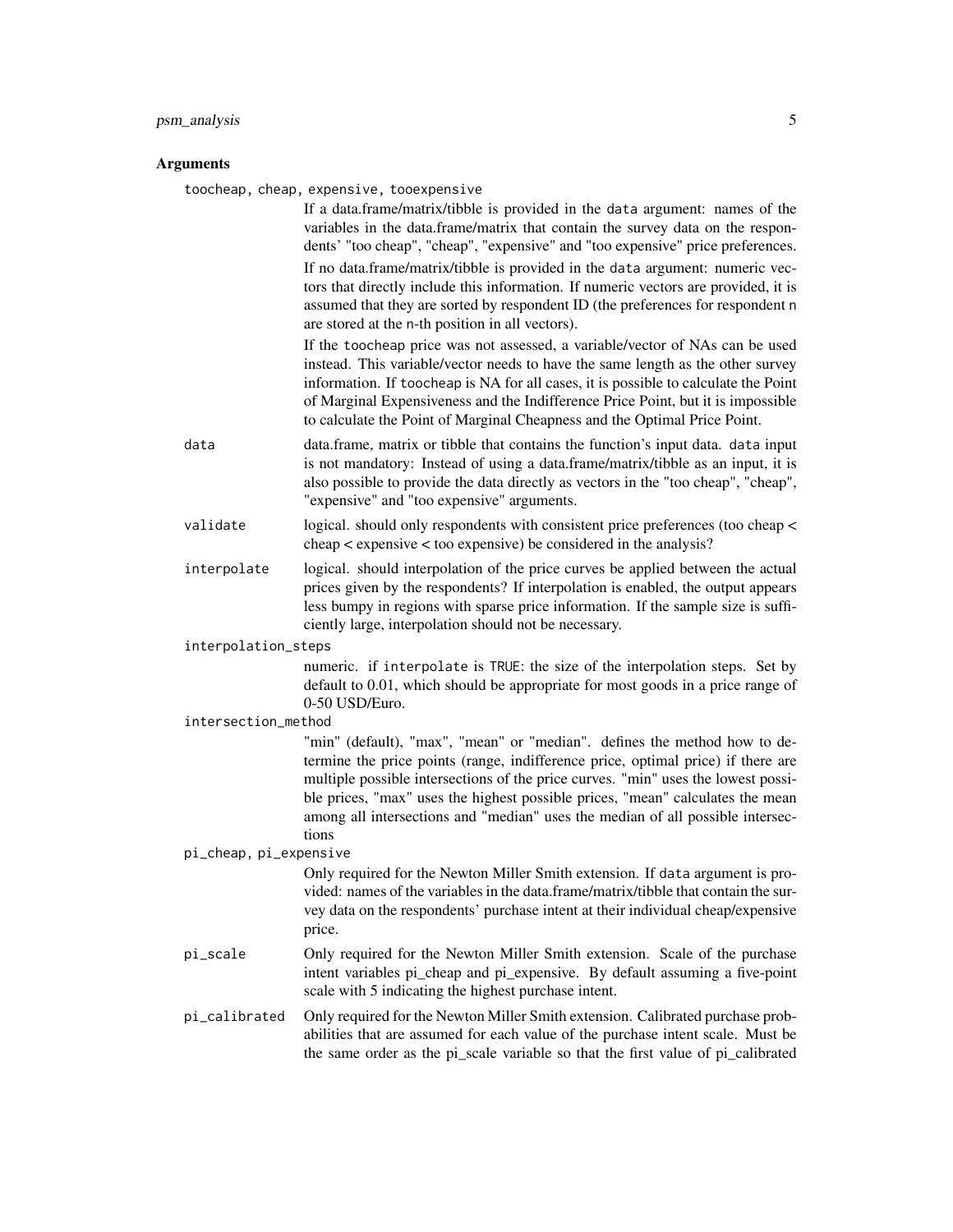corresponds to the first value in the pi\_scale variable. Default values are taken from the Sawtooth Software PSM implementation in Excel: 70% for the best value of the purchase intent scale, 50% for the second best value, 30% for the third best value (middle of the scale), 10% for the fourth best value and 0% for the worst value.

# Details

The Price Sensitivity Meter method for the analysis of consumer price preferences was proposed by the Dutch economist Peter van Westendorp in 1976 at the ESOMAR conference. It is a surveybased approach that has become one of the standard price acceptance measurement techniques in the market research industry and is still widely used for during early-stage product development.

Price acceptance and price sensitivity are measured in van Westendorp's approach by four openended survey questions:

- At which price on this scale are you beginning to experience . . . (test-product) as cheap?
- At which price on this scale are you beginning to experience . . . (test-product) as expensive?
- At which price on this scale you are beginning to experience . . . (test-product) as too expensive – so that you would never consider buying it yourself?
- At which price on this scale you are beginning to experience ... (test-product) as too cheap so that you say "at this price the quality cannot be good"?

Respondents with inconsistent price preferences (e.g. "cheap" price larger than "expensive" price) are usually removed from the data set. This function has built-in checks to detect invalid preference structures and removes those respondents from the analysis by default.

To analyze price preferences and price sensitivity, the method uses cumulative distribution functions for each of the aforementioned price steps (e.g. "how many respondents think that a price of x *or more* is expensive?"). By convention, the distributions for the "too cheap" and the "cheap" price are inverted. This leads to the interpretation "how many respondents think that a price of *up to* x is (too) cheap?".

The interpretation is built on the analysis of the intersections of the four cumulative distribution functions for the different prices (usually via graphical inspection). The original paper describes the four intersections as follows:

- Point of Marginal Cheapness (MGP): Below this price point, there are more respondents that consider the price as "too cheap" than respondents who consider it as "not cheap" (intersection of "too cheap" and "not cheap"). This is interpreted as the lower limit of the range of acceptable prices.
- Point of Marginal Expensiveness (MEP). Above this price point, there are more respondent that consider the price as "too expensive" than there are respondents who consider it as "not expensive" (intersection of "not expensive" and "too expensive"). This is interpreted as the upper limit of the range of acceptable prices.
- Indifference Price Point (IDP): The same number of respondents perceives the price as "cheap" and "expensive" (intersection of "cheap" and "expensive"). In van Westendorp's interpretation, this is either the median price paid in the market or the price of an important market-leader.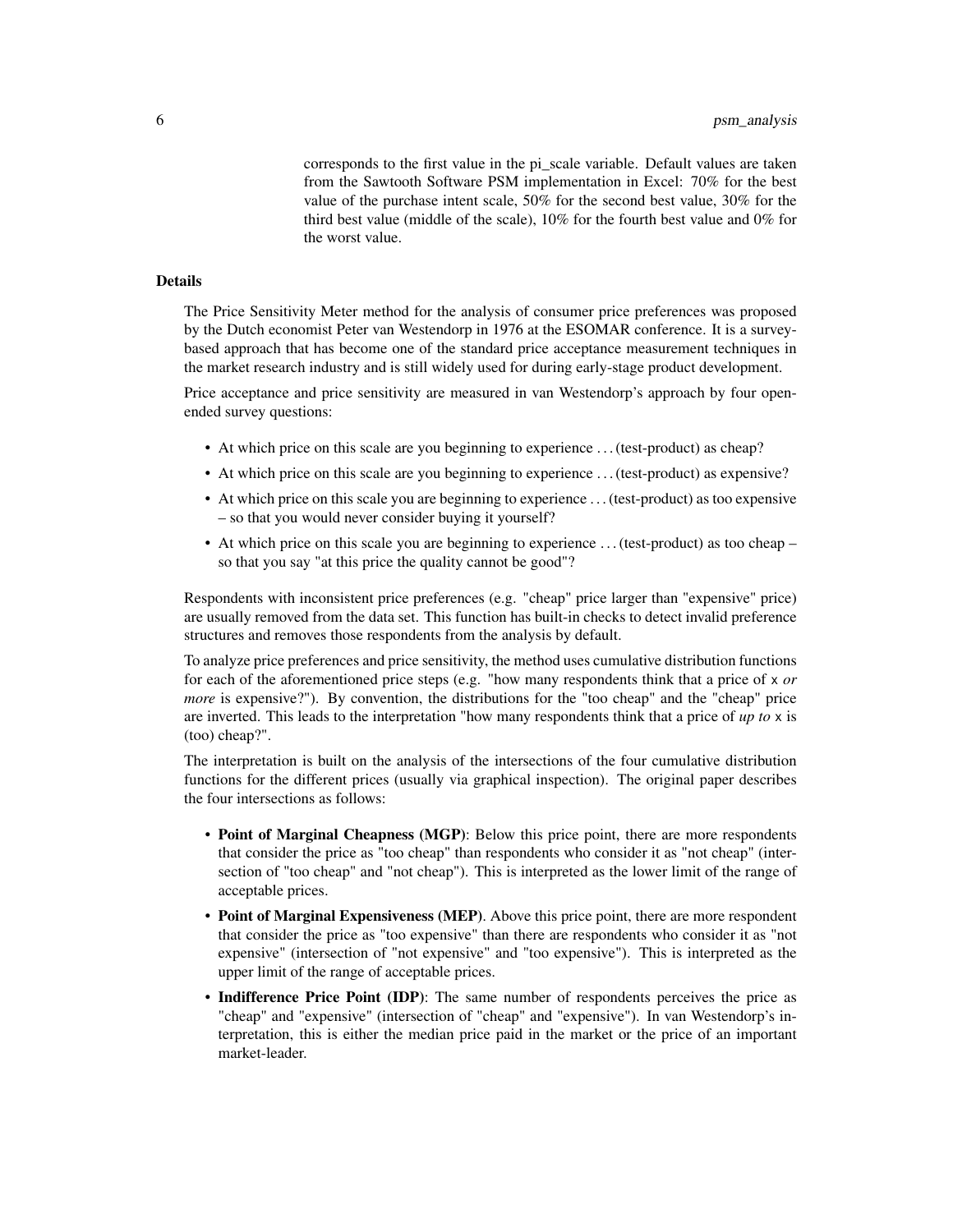• Optimal Price Point (OPP): The same number of respondents perceives the product as "too cheap" and "too expensive" (intersection of "too cheap" and "too expensive"). van Westendorp argues that this is the value for which the respondents' resistance against the price is particularly low.

Besides those four intersections, van Westendorp's article advises to analyze the cumulative distribution functions for steep areas which indicate price steps.

To analyze trial rates and estimate revenue forecasts, Newton/Miller/Smith have extended van Westendorp's original model by adding two purchase intent questions that are asked for the respondent's "cheap" and "expensive" price. The purchase probability at the respondent's "too cheap" and "too expensive" price are defined as 0. The main logic is that the "too expensive" price point is prohibitively expensive for the respondent and a price at the "too cheap" price level raises doubts about the product quality.

By combining the standard van Westendorp questions with those two additional purchase intent questions, it becomes possible to summarize the purchase probabilities across respondents (using linear interpolation for the purchase probabilities between each respondent's cornerstone prices). The maximum of this curve is then defined as the price point with the highest expected trial rate. Moreover, by multiplying the trial rate with the price, it also becomes possible to estimate a price with the highest expected revenue.

It has to be noted that the van Westendorp Price Sensitivity Meter is useful in some cases, but does not answer every pricing-related question. It may be a good tool to assess very broadly if the consumers' price perceptions exceed the actual production costs. For more complex analyses (e.g. defining specific prices for different products to avoid cannibalization and drive at the same time incremental growth), other methodological approaches are needed.

#### Value

The function output consists of the following elements:

| data_input:         | data. frame object. Contains the data that was used as an input for the analysis.                                                                                                                                                     |
|---------------------|---------------------------------------------------------------------------------------------------------------------------------------------------------------------------------------------------------------------------------------|
| validated:          | logical object. Indicates whether the "validate" option has been used (to<br>exclude cases with intransitive price preferences).                                                                                                      |
| invalid_cases:      | numeric object. Number of cases with intransitive price preferences.                                                                                                                                                                  |
| total_sample:       | "numeric" object. Total sample size of the input sample <i>before</i> assessing the<br>transitivity of individual price preferences.                                                                                                  |
| data_vanwestendorp: |                                                                                                                                                                                                                                       |
|                     | data. frame object. Output data of the Price Sensitivity Meter analysis. Con-<br>tains the cumulative distribution functions for the four price assessments (too<br>cheap, cheap, expensive, too expensive) for all prices.           |
| pricerange_lower:   |                                                                                                                                                                                                                                       |
|                     | numeric object. Lower limit of the acceptable price range as defined by the Price<br>Sensitivity Meter, also known as <b>point of marginal cheapness</b> : Intersection of<br>the "too cheap" and the "not cheap" curves.             |
| pricerange_upper:   |                                                                                                                                                                                                                                       |
|                     | numeric object. Upper limit of the acceptable price range as defined by the Price<br>Sensitivity Meter, also known as <b>point of marginal expensiveness</b> : Intersection<br>of the "too expensive" and the "not expensive" curves. |
|                     |                                                                                                                                                                                                                                       |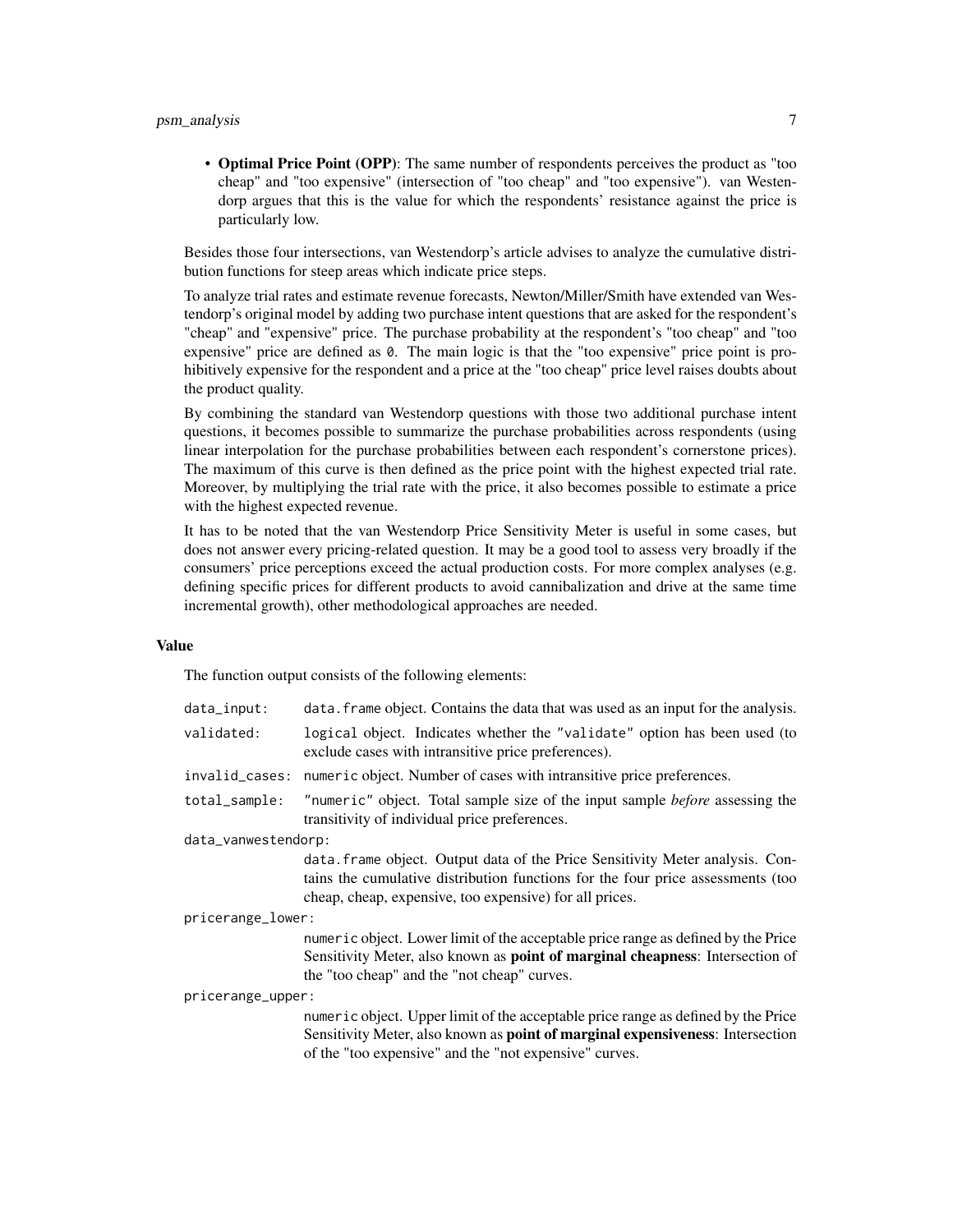<span id="page-7-0"></span>

| idp:                   | numeric object. Indifference Price Point as defined by the Price Sensitivity<br>Meter: Intersection of the "cheap" and the "expensive" curves.                                                             |
|------------------------|------------------------------------------------------------------------------------------------------------------------------------------------------------------------------------------------------------|
| opp:                   | numeric object. <b>Optimal Price Point</b> as defined by the Price Sensitivity Meter:<br>Intersection of the "too cheap" and the "too expensive" curves.                                                   |
| NMS:                   | logical object. Indicates whether the additional analyses of the Newton Miller<br>Smith Extension were performed.                                                                                          |
| weighted:              | logical object. Indicates if weighted data was used in the analysis. Outputs<br>from psm_analysis() always have the value FALSE. When data is weighted,<br>use the function psm_analysis_weighted.         |
| $data_{\text{mm}}$ :   | data. frame object. Output of the Newton Miller Smith extension: calibrated<br>mean purchase probabilities for each price point.                                                                           |
| pi_scale:              | data. frame object. Shows the values of the purchase intent variable and the<br>corresponding calibrated purchase probabilities as defined in the function input<br>for the Newton Miller Smith extension. |
| price_optimal_trial:   |                                                                                                                                                                                                            |
|                        | numeric object. Output of the Newton Miller Smith extension: Estimate for the<br>price with the highest trial rate.                                                                                        |
| price_optimal_revenue: |                                                                                                                                                                                                            |
|                        | numeric object. Output of the Newton Miller Smith extension: Estimate for the<br>price with the highest revenue (based on the trial rate).                                                                 |

Van Westendorp, P (1976) "NSS-Price Sensitivity Meter (PSM) – A new approach to study consumer perception of price" *Proceedings of the ESOMAR 29th Congress*, 139–167. Online available at <https://www.researchworld.com/a-new-approach-to-study-consumer-perception-of-price/>.

Newton, D, Miller, J, Smith, P, (1993) "A market acceptance extension to traditional price sensitivity measurement" *Proceedings of the American Marketing Association Advanced Research Techniques Forum*.

Sawtooth Software (2016) "Templates for van Westendorp PSM for Lighthouse Studio and Excel". Online available at [https://sawtoothsoftware.com/resources/software-downloads/](https://sawtoothsoftware.com/resources/software-downloads/tools/van-westendorp-price-sensitivity-meter) [tools/van-westendorp-price-sensitivity-meter](https://sawtoothsoftware.com/resources/software-downloads/tools/van-westendorp-price-sensitivity-meter)

#### See Also

The function psm\_analysis\_weighted() performs the same analyses for weighted data.

# Examples

```
set.seed(42)
```
# standard van Westendorp Price Sensitivity Meter Analysis # input directly via vectors

tch  $\le$  round(rnorm(n = 250, mean = 5, sd = 0.5), digits = 2) ch <- round(rnorm(n = 250, mean = 8.5, sd = 0.5), digits = 2)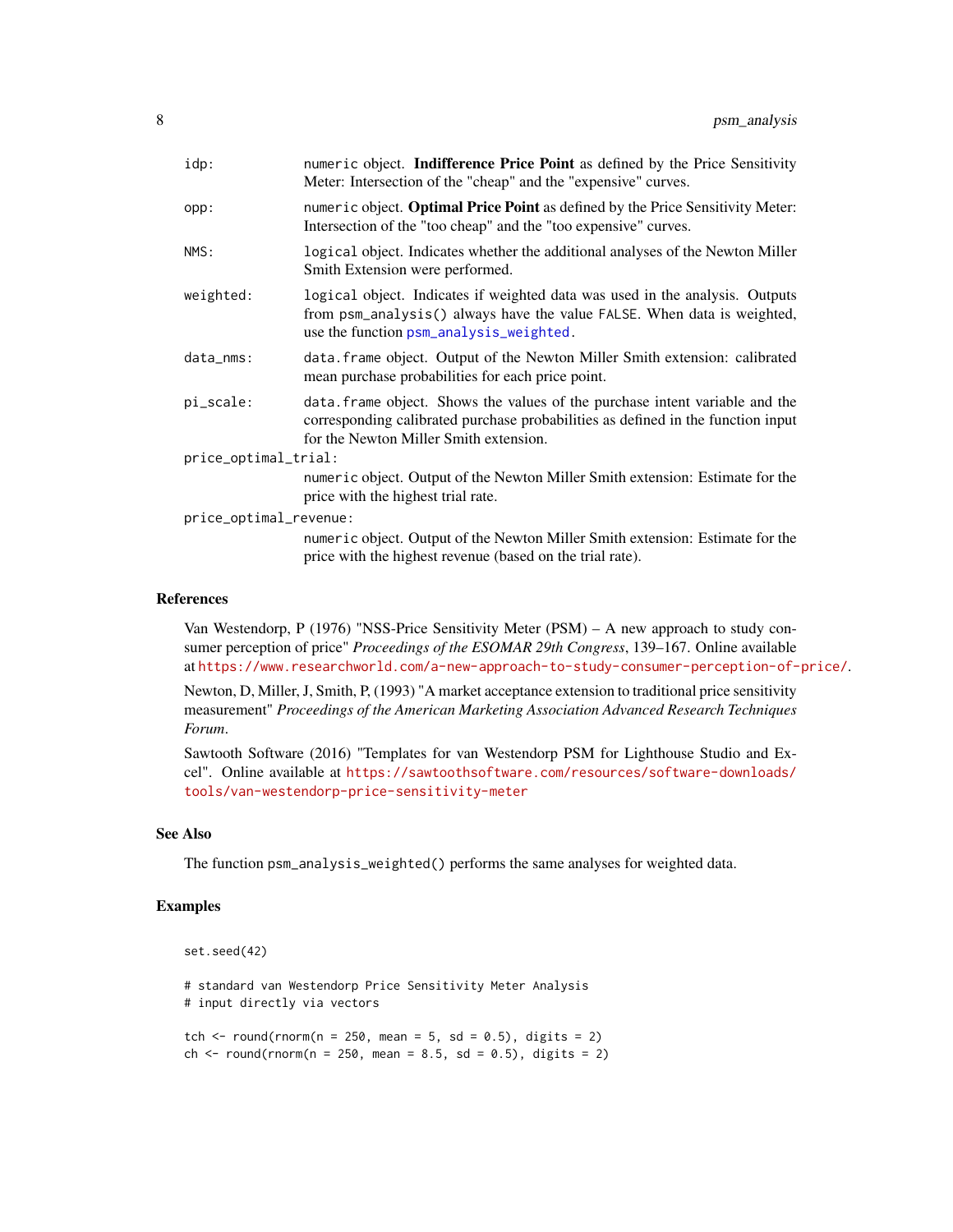```
ex \le round(rnorm(n = 250, mean = 13, sd = 0.75), digits = 2)
tex \le round(rnorm(n = 250, mean = 17, sd = 1), digits = 2)
output_psm_demo1 <- psm_analysis(toocheap = tch,
  cheap = ch,expensive = ex,
  tooexpensive = tex)
# additional analysis with Newton Miller Smith Extension
# input via data.frame
pint_{ch} < - sample(x = c(1:5), size = length(tex),
  replace = TRUE, prob = c(0.1, 0.1, 0.2, 0.3, 0.3)pint_ex <- sample(x = c(1:5), size = length(tex),
  replace = TRUE, prob = c(0.3, 0.3, 0.2, 0.1, 0.1))data_psm_demo <- data.frame(tch, ch, ex, tex, pint_ch, pint_ex)
output_psm_demo2 <- psm_analysis(toocheap = "tch",
  cheap = "ch",expensive = "ex".
  tooexpensive = "tex",
  pi_cheap = "pint_ch",
  pi_expensive = "pint_ex",
  data = data_psm_demo)
summary(output_psm_demo2)
```
<span id="page-8-1"></span>psm\_analysis\_weighted *Weighted van Westendorp Price Sensitivity Meter Analysis (PSM)*

#### **Description**

psm\_analysis\_weighted() performs a weighted analysis of consumer price preferences and price sensitivity known as van Westendorp Price Sensitivity Meter (PSM). The function requires a sample design from the survey package as the main input. Custom weights or sample designs from other packages are not supported.

To run a PSM analysis without weighting, use the function [psm\\_analysis](#page-3-1).

#### Usage

```
psm_analysis_weighted(
  toocheap, cheap, expensive, tooexpensive,
  design,
  validate = TRUE,
  interpolate = FALSE,
  interpolation_steps = 0.01,
  intersection_method = "min",
```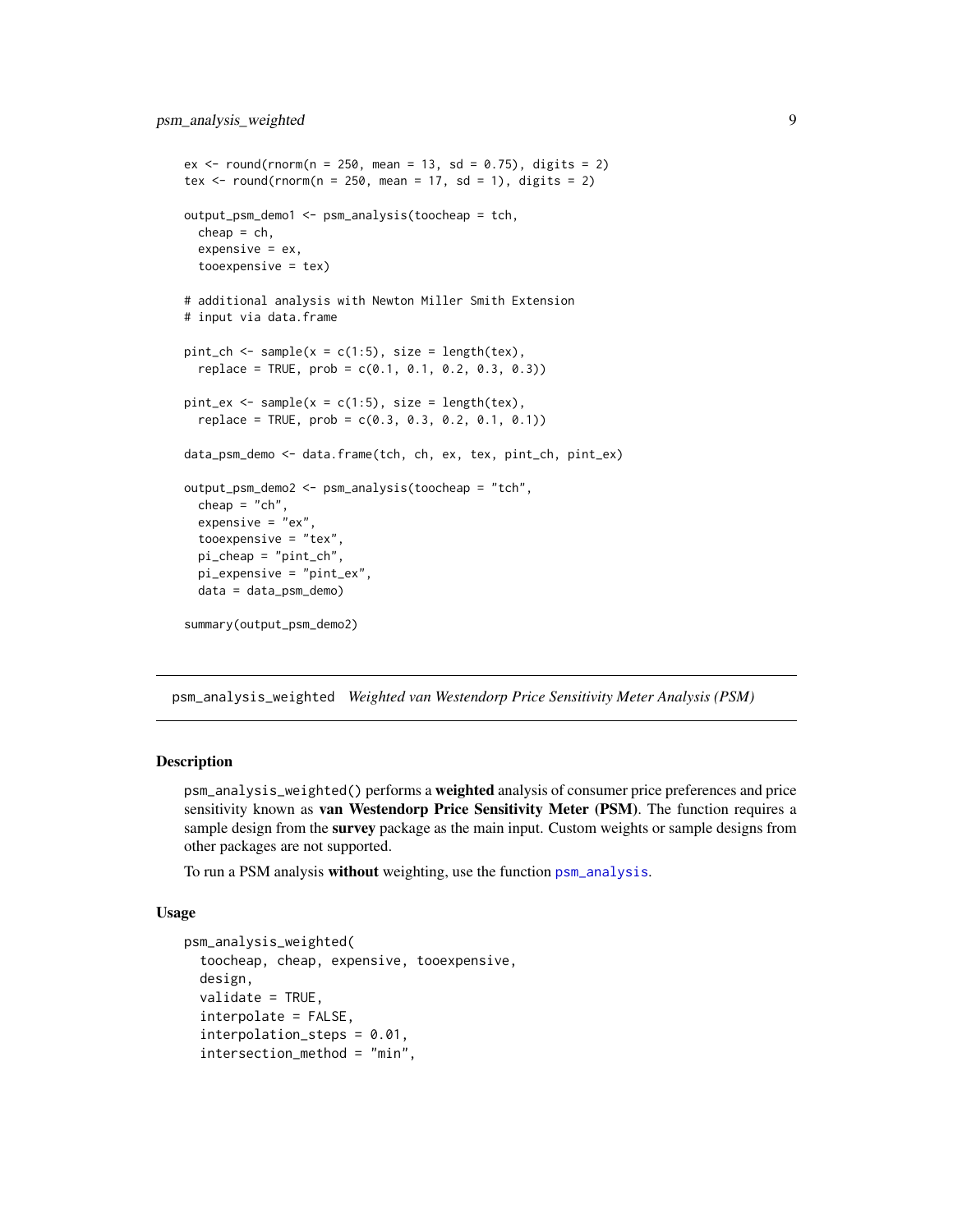```
pi_cheap = NA, pi_expensive = NA,
pi\_scale = 5:1,
pi_{calibated} = c(0.7, 0.5, 0.3, 0.1, 0)
```
# Arguments

toocheap, cheap, expensive, tooexpensive

Names of the variables in the data.frame/matrix that contain the survey data on the respondents' "too cheap", "cheap", "expensive" and "too expensive" price preferences.

If the toocheap price was not assessed, a variable of NAs can be used instead. If toocheap is NA for all cases, it is possible to calculate the Point of Marginal Expensiveness and the Indifference Price Point, but it is impossible to calculate the Point of Marginal Cheapness and the Optimal Price Point.

- design A survey design which has been created by the function [svydesign\(](#page-0-0)) from the survey package. The data that is used as an input of svydesign() must include all the variable names for toocheap, cheap, expensive and tooexpensive variables specified above.
- validate logical. should only respondents with consistent price preferences (too cheap < cheap < expensive < too expensive) be considered in the analysis?
- interpolate logical. should interpolation of the price curves be applied between the actual prices given by the respondents? If interpolation is enabled, the output appears less bumpy in regions with sparse price information. If the sample size is sufficiently large, interpolation should not be necessary.

interpolation\_steps

numeric. if interpolate is TRUE: the size of the interpolation steps. Set by default to 0.01, which should be appropriate for most goods in a price range of 0-50 USD/Euro.

#### intersection\_method

"min" (default), "max", "mean" or "median". defines the method how to determine the price points (range, indifference price, optimal price) if there are multiple possible intersections of the price curves. "min" uses the lowest possible prices, "max" uses the highest possible prices, "mean" calculates the mean among all intersections and "median" uses the median of all possible intersections

#### pi\_cheap, pi\_expensive

Only required for the Newton Miller Smith extension. Names of the variables in the data that contain the survey data on the respondents' purchase intent at their individual cheap/expensive price.

- pi\_scale Only required for the Newton Miller Smith extension. Scale of the purchase intent variables pi cheap and pi expensive. By default assuming a five-point scale with 5 indicating the highest purchase intent.
- pi\_calibrated Only required for the Newton Miller Smith extension. Calibrated purchase probabilities that are assumed for each value of the purchase intent scale. Must be the same order as the pi\_scale variable so that the first value of pi\_calibrated corresponds to the first value in the pi\_scale variable. Default values are taken from the Sawtooth Software PSM implementation in Excel: 70% for the best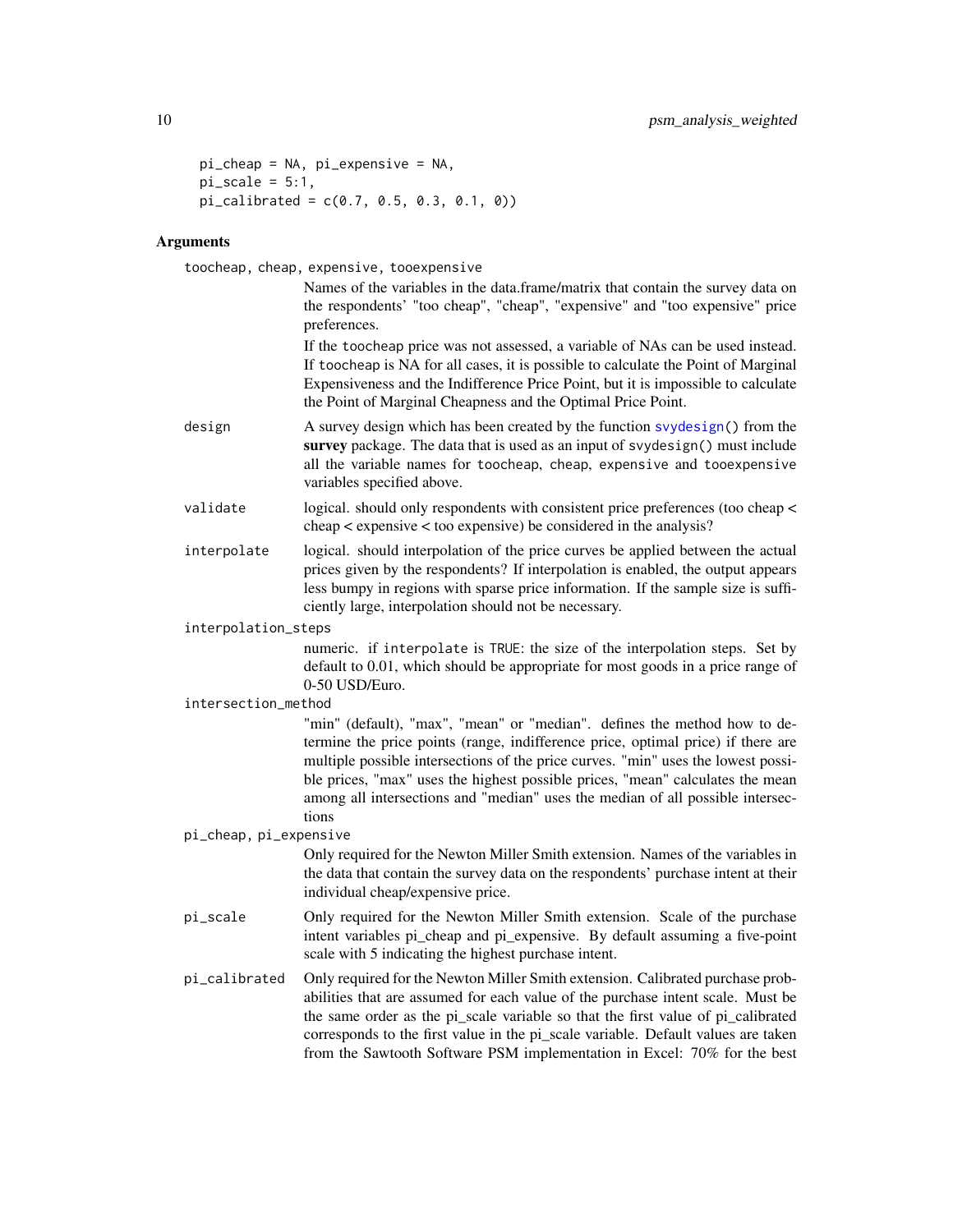value of the purchase intent scale, 50% for the second best value, 30% for the third best value (middle of the scale), 10% for the fourth best value and 0% for the worst value.

# <span id="page-10-0"></span>Details

The main logic of the Price Sensitivity Meter Analysis is explained in the documentation of the [psm\\_analysis](#page-3-1) function. The psm\_analysis\_weighted performs the same analysis, but weights the survey data according to a known population.

# Value

The function output consists of the following elements:

| $data$ _input:      | data. frame object. Contains the data that was used as an input for the analysis.                                                                                                                                                      |
|---------------------|----------------------------------------------------------------------------------------------------------------------------------------------------------------------------------------------------------------------------------------|
| validated:          | logical object. Indicates whether the "validate" option has been used (to<br>exclude cases with intransitive price preferences).                                                                                                       |
| invalid_cases:      | numeric object. Number of cases with intransitive price preferences.                                                                                                                                                                   |
| total_sample:       | "numeric" object. Total sample size of the input sample <i>before</i> assessing the<br>transitivity of individual price preferences.                                                                                                   |
| data_vanwestendorp: |                                                                                                                                                                                                                                        |
|                     | data. frame object. Output data of the Price Sensitivity Meter analysis. Con-<br>tains the weighted cumulative distribution functions for the four price assess-<br>ments (too cheap, cheap, expensive, too expensive) for all prices. |
| pricerange_lower:   |                                                                                                                                                                                                                                        |
|                     | numeric object. Lower limit of the acceptable price range as defined by the Price<br>Sensitivity Meter, also known as <b>point of marginal cheapness</b> : Intersection of<br>the "too cheap" and the "expensive" curves.              |
| pricerange_upper:   |                                                                                                                                                                                                                                        |
|                     | numeric object. Upper limit of the acceptable price range as defined by the Price<br>Sensitivity Meter, also known as point of marginal expensiveness: Intersection<br>of the "too expensive" and the "cheap" curves.                  |
| idp:                | numeric object. Indifference Price Point as defined by the Price Sensitivity<br>Meter: Intersection of the "cheap" and the "expensive" curves.                                                                                         |
| opp:                | numeric object. Optimal Price Point as defined by the Price Sensitivity Meter:<br>Intersection of the "too cheap" and the "too expensive" curves.                                                                                      |
| weighted:           | logical object. Indicating if weighted data was used in the analysis. Outputs<br>from psm_analysis_weighted() always have the value TRUE. When data is<br>unweighted, use the function psm_analysis.                                   |
| survey_design:      | survey.design2 object. Returning the full survey design as specified with the<br>svydesign function from the survey package.                                                                                                           |
| NMS:                | logical object. Indicates whether the additional analyses of the Newton Miller<br>Smith Extension were performed.                                                                                                                      |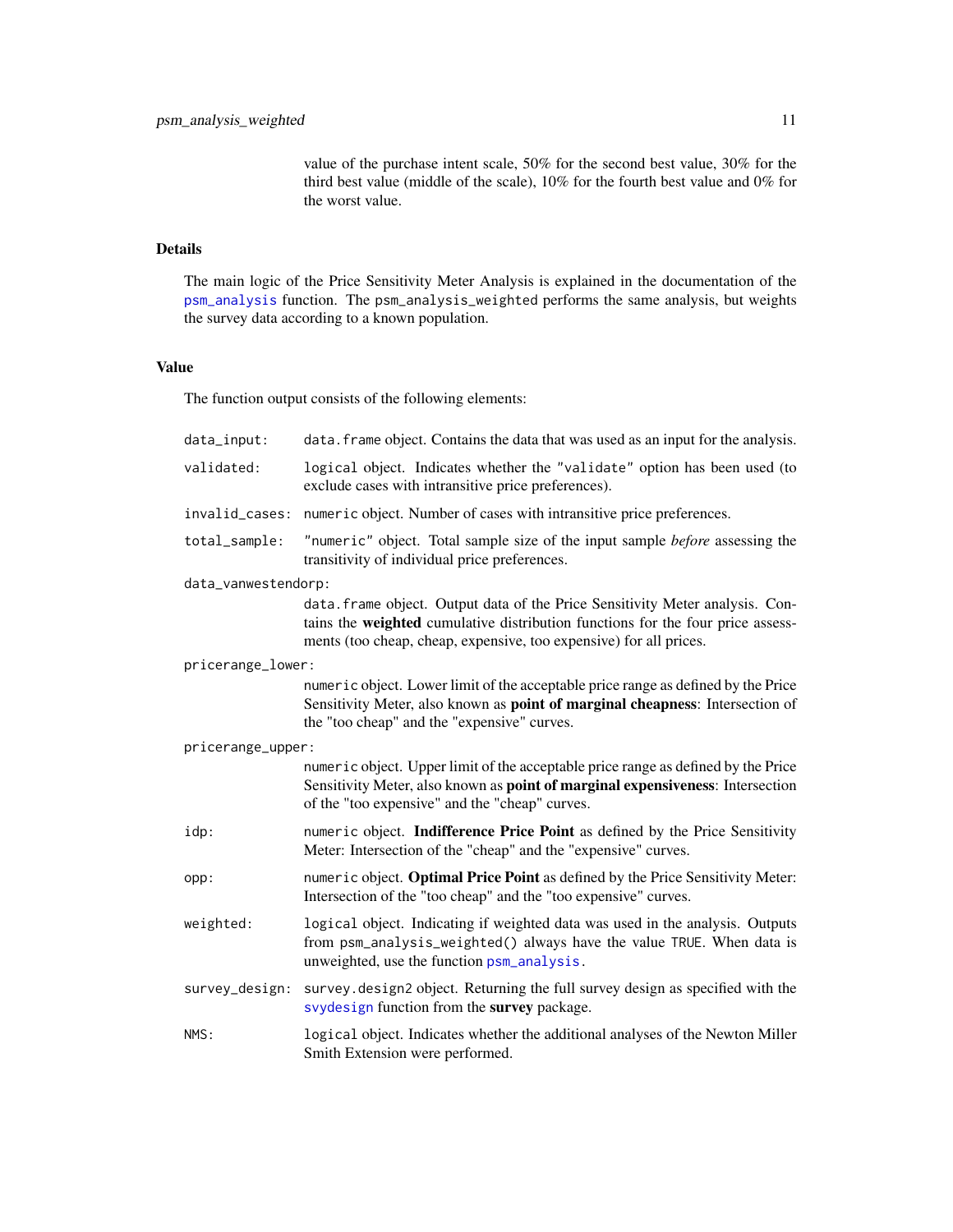Van Westendorp, P (1976) "NSS-Price Sensitivity Meter (PSM) – A new approach to study consumer perception of price" *Proceedings of the ESOMAR 29th Congress*, 139–167. Online available at <https://www.researchworld.com/a-new-approach-to-study-consumer-perception-of-price/>.

Newton, D, Miller, J, Smith, P, (1993) "A market acceptance extension to traditional price sensitivity measurement" *Proceedings of the American Marketing Association Advanced Research Techniques Forum*.

Sawtooth Software (2016) "Templates for van Westendorp PSM for Lighthouse Studio and Excel". Online available at [https://sawtoothsoftware.com/resources/software-downloads/](https://sawtoothsoftware.com/resources/software-downloads/tools/van-westendorp-price-sensitivity-meter) [tools/van-westendorp-price-sensitivity-meter](https://sawtoothsoftware.com/resources/software-downloads/tools/van-westendorp-price-sensitivity-meter)

# Examples

# assuming a skewed sample with only 1/3 women and 2/3 men

```
input_data <- data.frame(tch = round(rnorm(n = 250, mean = 8, sd = 1.5), digits = 2),
                        ch = round(rnorm(n = 250, mean = 12, sd = 2), digits = 2),
                        ex = round(rnorm(n = 250, mean = 13, sd = 1), digits = 2),tex = round(rnorm(n = 250, mean = 15, sd = 1), digits = 2),
                        gender = sample(x = c("male", "female"),size = 250,
                                        replace = TRUE,
                                        prob = c(2/3, 1/3))
```
# ... and in which women have on average 1.5x the price acceptance of men input\_data\$tch[input\_data\$gender == "female"] <- input\_data\$tch[input\_data\$gender == "female"] \* 1.5 input\_data\$ch[input\_data\$gender == "female"] <- input\_data\$ch[input\_data\$gender == "female"] \* 1.5 input\_data\$ex[input\_data\$gender == "female"] <- input\_data\$ex[input\_data\$gender == "female"] \* 1.5 input\_data\$tex[input\_data\$gender == "female"] <- input\_data\$tex[input\_data\$gender == "female"] \* 1.5

```
# creating a sample design object using the survey package
# ... assuming that gender is balanced equally in the population of 10000
```

```
input_data$gender_pop <- 5000
```
 $input\_design \leftarrow survey::svydesign(ids = ~ 1, # no clusters$ probs = NULL, # hence no cluster samling probabilities, strata = input\_data\$gender, # stratified by gender fpc = input\_data\$gender\_pop, # strata size in the population data = input\_data) # data object used as input: no need to specify single variables

```
output_weighted_psm <- psm_analysis_weighted(toocheap = "tch",
 cheap = "ch",expensive = "ex",tooexpensive = "tex",
 design = input_design)
```
summary(output\_weighted\_psm)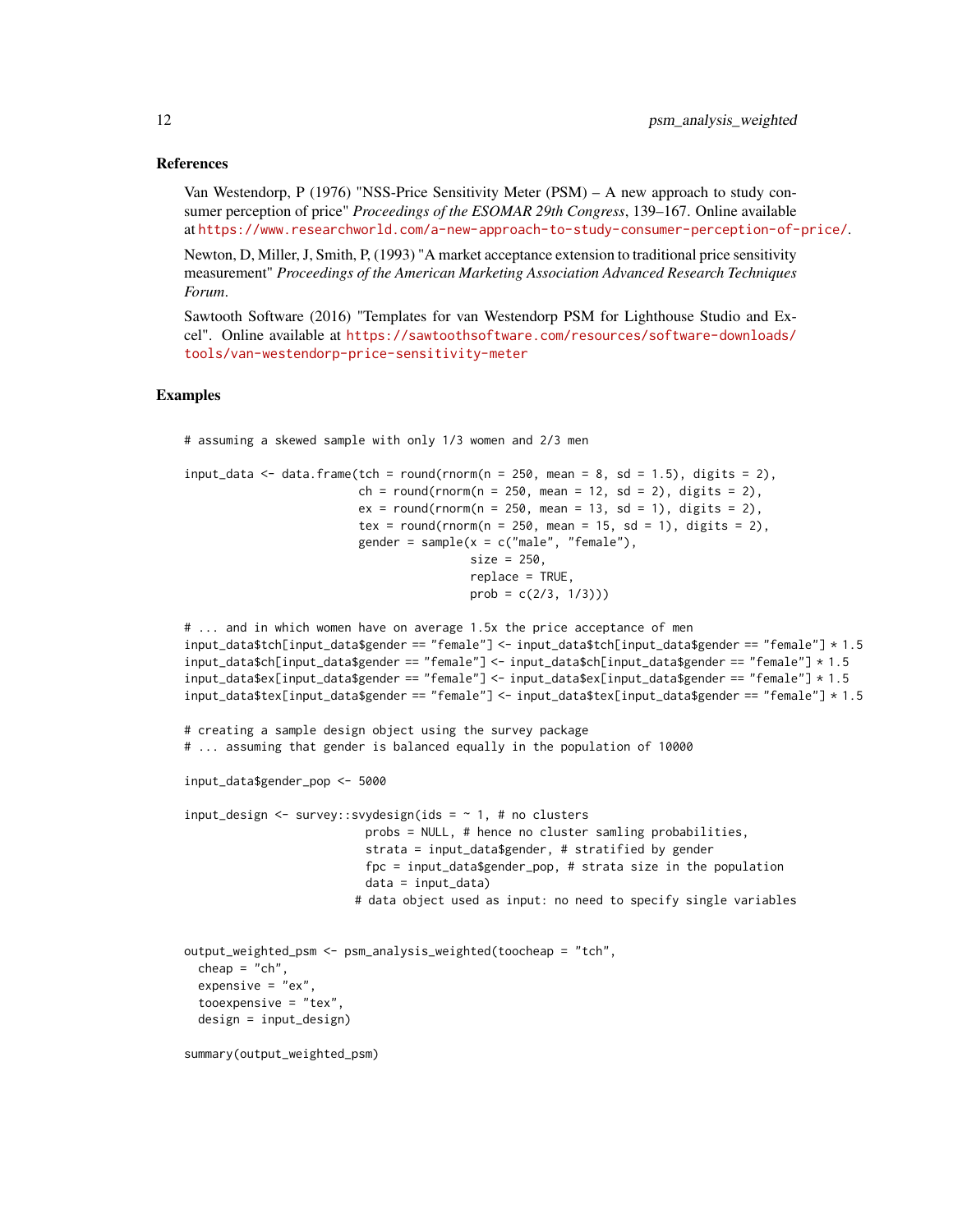<span id="page-12-0"></span>

#### Description

psm\_plot() uses ggplot() to show the standard van Westendorp Price Sensitivity Meter plot that allows to see the acceptance for each price on each of the four variables.

It takes the object created by psm\_analysis() or psm\_analysis\_weighted() as an input.

# Usage

```
psm_plot(psm_result,
         shade_pricerange = TRUE,
         line_toocheap = TRUE,
         line_tooexpensive = TRUE,
         line_notcheap = TRUE,
         line_notexpensive = TRUE,
         point_idp = TRUE,
         point_color_idp = "#009E73",
         label_idp = TRUE,point_opp = TRUE,
         point_color_opp = "#009E73",
         label_opp= TRUE,
         pricerange_color = "grey50",
         pricerange_alpha = 0.3,
         line\_color = c("too cheap" = "#009E73","not cheap" = "#009E73",
                        "not expensive" = "#D55E00",
                        "too expensive" = "#D55E00"),
         line_type = c("too cheap" = "dotted",
                       "not cheap" = "solid",
                       "not expensive" = "solid",
                       "too expensive" = "dotted"))
```
#### **Arguments**

| Result of a Price Sensitivity Meter analysis, created by running psm_analysis()<br>or psm_analysis_weighted(). (Object of class "psm") |
|----------------------------------------------------------------------------------------------------------------------------------------|
| shade_pricerange                                                                                                                       |
| logical value. Determines if the acceptable price range is shown as a shaded area<br>or not.                                           |
| logical value. Determines if the line for the "too cheap" price curve is shown or<br>not.                                              |
| line_tooexpensive                                                                                                                      |
| logical value. Determines if the line for the "too expensive" price curve is shown<br>or not.                                          |
|                                                                                                                                        |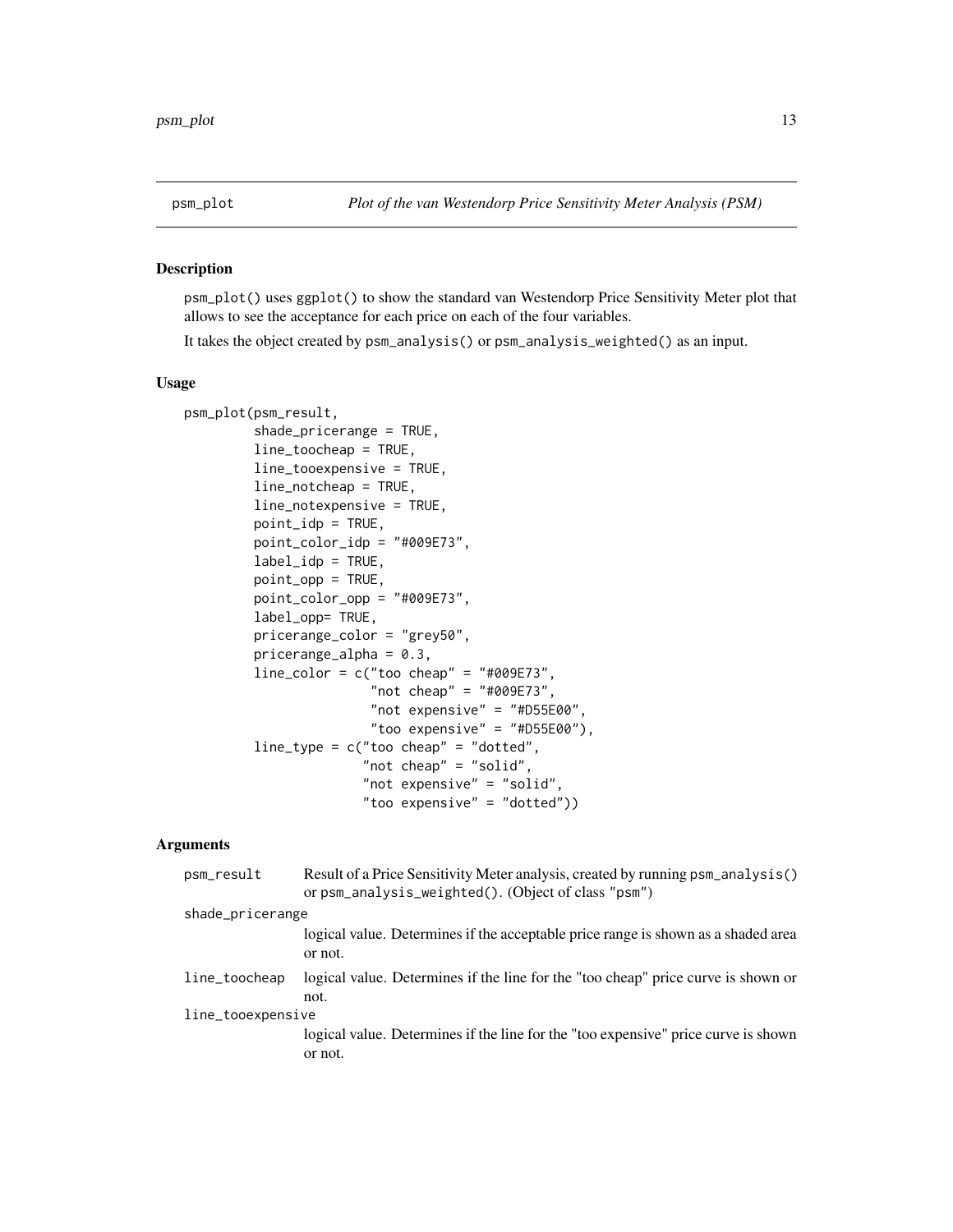| line_notcheap     | logical value. Determines if the line for the "not cheap" price curve is shown or<br>not.                                                                                                                                                                                                                                                                                                                                                                                                         |
|-------------------|---------------------------------------------------------------------------------------------------------------------------------------------------------------------------------------------------------------------------------------------------------------------------------------------------------------------------------------------------------------------------------------------------------------------------------------------------------------------------------------------------|
| line_notexpensive |                                                                                                                                                                                                                                                                                                                                                                                                                                                                                                   |
|                   | logical value. Determines if the line for the "not expensive" price curve is shown<br>or not.                                                                                                                                                                                                                                                                                                                                                                                                     |
| point_idp         | logical value. Determines if the Indifference Price Point is shown or not.                                                                                                                                                                                                                                                                                                                                                                                                                        |
| point_color_idp   |                                                                                                                                                                                                                                                                                                                                                                                                                                                                                                   |
|                   | character vector, specifying the color of the Optimal Price Point. Can be a hex<br>color (e.g. "#7f7f7f") or one of R's built-in colors (e.g. "grey50").                                                                                                                                                                                                                                                                                                                                          |
| label_idp         | logical value. Determines if the label for the Indifference Price Point is shown<br>or not.                                                                                                                                                                                                                                                                                                                                                                                                       |
| point_opp         | logical value. Determines if the Optimal Price Point is shown or not.                                                                                                                                                                                                                                                                                                                                                                                                                             |
| point_color_opp   |                                                                                                                                                                                                                                                                                                                                                                                                                                                                                                   |
|                   | character vector, specifying the color of the Optimal Price Point. Can be a hex<br>color (e.g. "#7f7f7f") or one of R's built-in colors (e.g. "grey50").                                                                                                                                                                                                                                                                                                                                          |
| label_opp         | logical value. Determines if the label for the Optimal Price Point is shown or<br>not.                                                                                                                                                                                                                                                                                                                                                                                                            |
| pricerange_color  |                                                                                                                                                                                                                                                                                                                                                                                                                                                                                                   |
|                   | character, specifying the background color for the accepted price range. Can be<br>a hex color (e.g. "#7f7f7f") or one of R's built-in colors (e.g. "grey50"). You<br>can see all of R's built-in colors with the function colors (). Is only applied if<br>$shade\_pricerange = TRUE$                                                                                                                                                                                                            |
| pricerange_alpha  |                                                                                                                                                                                                                                                                                                                                                                                                                                                                                                   |
|                   | numeric between 0 and 1, specifying the alpha transparency for the shaded area<br>of the the accepted price range. Is only applied if shade_pricerange = TRUE                                                                                                                                                                                                                                                                                                                                     |
| line_color        | character vector, specifying the line color for each of the price curves shown.<br>Color definitions must match the lines you have defined via line_toocheap, line_tooexpensive, line_<br>and line_notexpensive. Can be a hex color (e.g. "#7f7f7f") or one of R's<br>built-in colors (e.g. "grey50").                                                                                                                                                                                            |
| line_type         | vector, specifying the line type for each of the price curves shown. Definitions<br>must match the lines you have defined via line_toocheap, line_tooexpensive, line_notcheap<br>and line_notexpensive. Values must match ggplot2's expectations for line<br>types: An integer (0:8), a name (blank, solid, dashed, dotted, dotdash, longdash,<br>twodash), or a string with an even number (up to eight) of hexadecimal digits<br>which give the lengths in consecutive positions in the string. |

# Value

The function output is a ggplot2 object.

# References

Van Westendorp, P (1976) "NSS-Price Sensitivity Meter (PSM) – A new approach to study consumer perception of price" *Proceedings of the ESOMAR 29th Congress*, 139–167. Online available at <https://www.researchworld.com/a-new-approach-to-study-consumer-perception-of-price/>.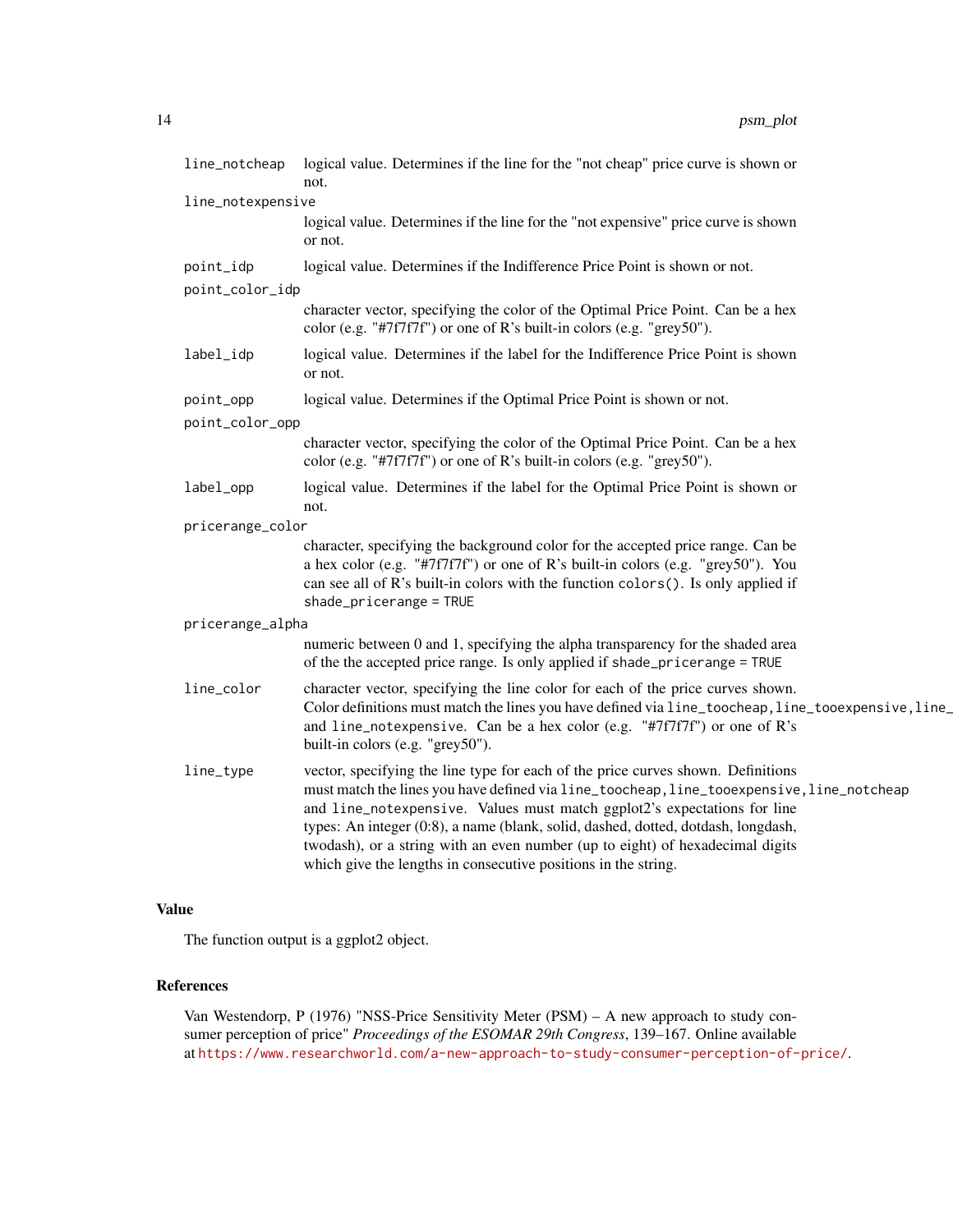# <span id="page-14-0"></span>summary.psm 15

#### See Also

The vignette "Visualizing PSM Results" shows a similar way and more custom way to plot the data.

#### Examples

```
# set up example data and run psm_analysis()
tch \le round(rnorm(n = 250, mean = 5, sd = 0.5), digits = 2)
ch <- round(rnorm(n = 250, mean = 8.5, sd = 0.5), digits = 2)
ex \le round(rnorm(n = 250, mean = 13, sd = 0.75), digits = 2)
tex \le round(rnorm(n = 250, mean = 17, sd = 1), digits = 2)
output_psm_demo <- psm_analysis(toocheap = tch,
  cheap = ch,
  expensive = ex,
  tooexpensive = tex)
# create the plot (note that ggplot's convention
# is to *not* show it by default)
## Not run: psm_result_plot <- psm_plot(output_psm_demo)
# to show the plot, call the object (and maybe
# additional ggplot functions if you like)
psm_result_plot + ggplot2::theme_minimal()
```
## End(Not run)

<span id="page-14-1"></span>summary.psm *Summarizing Price Sensitivity Meter Analyses*

# Description

summary method for class "psm".

#### Usage

```
## S3 method for class 'psm'
summary(object, ...)
```
# Arguments

| object  | an object of class "psm", usually a result of a call to psm_analysis or psm_analysis_weighted. |
|---------|------------------------------------------------------------------------------------------------|
| $\cdot$ | further arguments from other methods - will be ignored in the summary                          |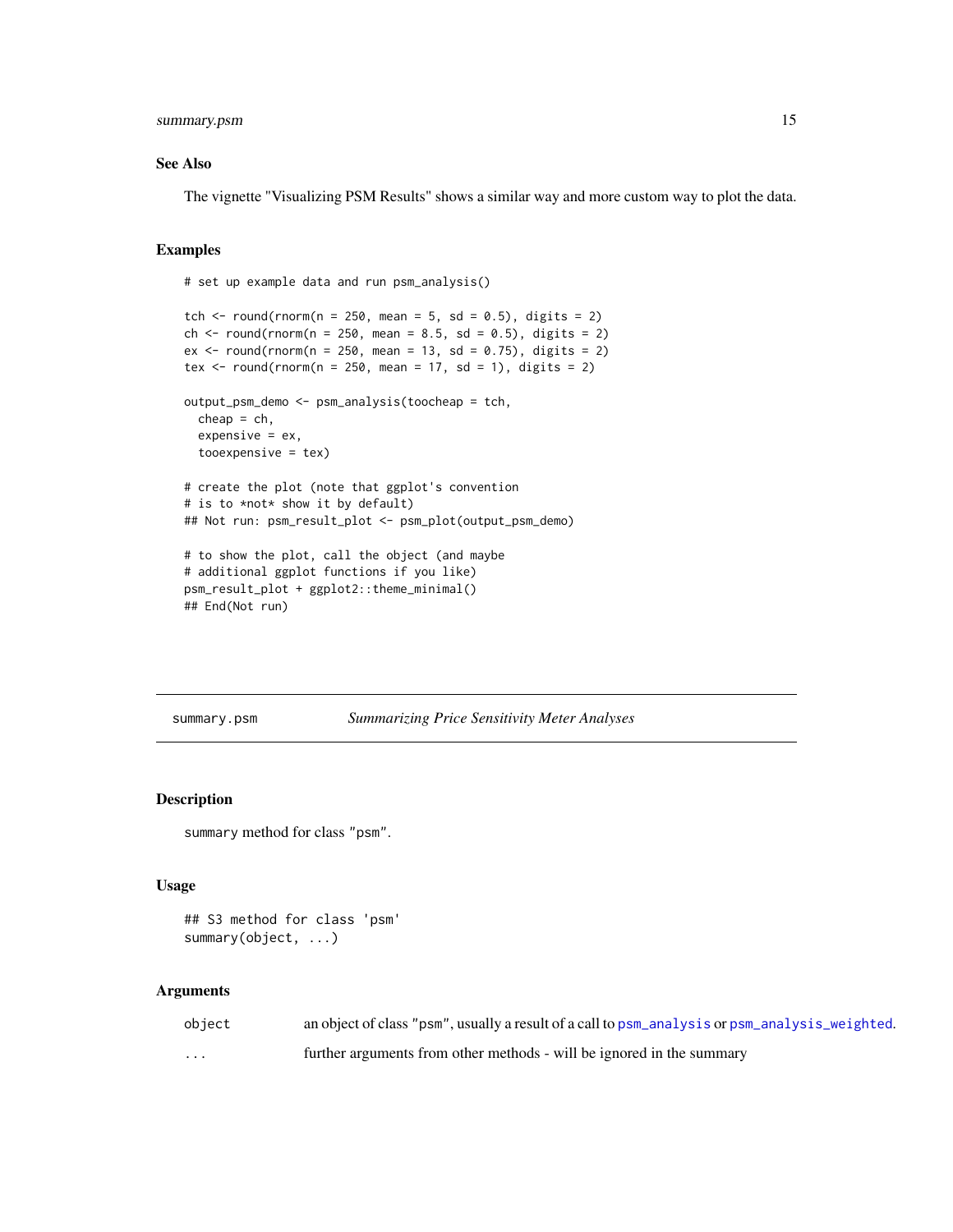<span id="page-15-0"></span>Van Westendorp, P (1976) "NSS-Price Sensitivity Meter (PSM) – A new approach to study consumer perception of price" *Proceedings of the 29th ESOMAR Congress*, 139–167. Online available at <https://www.researchworld.com/a-new-approach-to-study-consumer-perception-of-price/>.

Newton, D, Miller, J, Smith, P, (1993) "A market acceptance extension to traditional price sensitivity measurement" *Proceedings of the American Marketing Association Advanced Research Techniques Forum*.

# See Also

A comprehensive description of all elements of an object of class "psm" can be found in [psm\\_analysis](#page-3-1) and [psm\\_analysis\\_weighted](#page-8-1).

The generic [summary](#page-0-0) function.